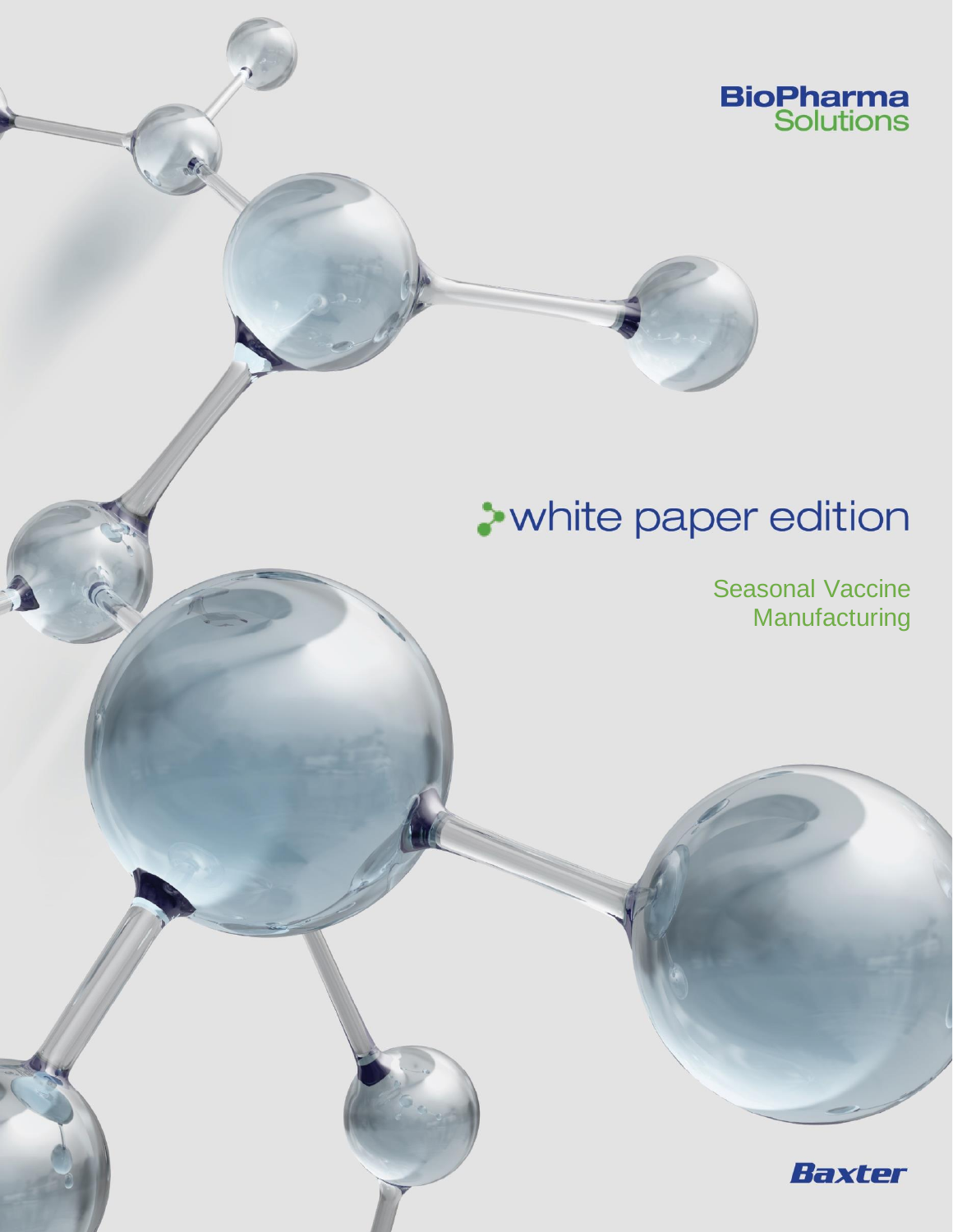

## **Seasonal Vaccine Manufacturing: Three areas to evaluate when selecting an outsourcing partner.**

#### **Introduction**

The production of seasonal vaccines, such as those for influenza, presents unique challenges to manufacturers due to the necessary time constraints resulting from annual strain selection. The timeline for development of a seasonal influenza vaccine starts with a meeting by an FDA advisory committee in March<sup>1</sup> to decide which strains to include in the next season's vaccine which in turn must be produced, released, and distributed to pharmacies, clinics, and physician offices in as little as 6 months. The limited time span from strain selection to distribution requires most vaccine producers to rely on outsourcing partners to ensure timely production and supply.

#### Figure 1. Automated Plunger Rod insertion in Filled PFS units.



*Source: Baxter Corporate Photo Library*



The seasonal influenza vaccine market is projected to reach more than \$4 Billion USD by the end of 2022<sup>2</sup>. It is a safe assumption that as demand for seasonal influenza vaccines increases, so too will the demand for contract manufacturing organizations (CMOs) to support its production.

#### **Improvement**

While service directories are filled with CMOs claiming vaccine fill-finish experience<sup>3</sup>, the logistical challenges resulting from seasonal product are unique and it is important that outsourcing partners can ensure quality and on-time delivery.

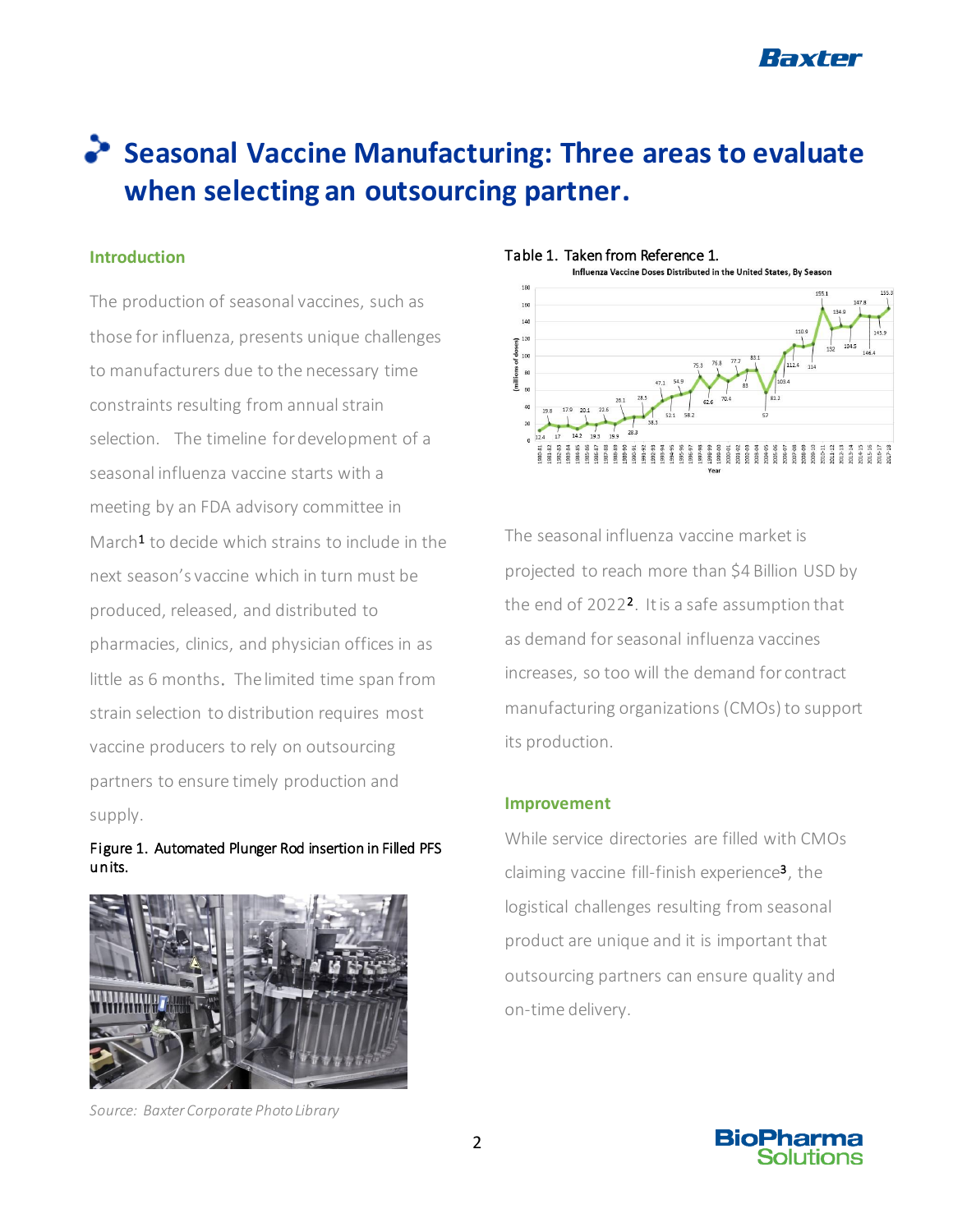

Figure 3. Automated Syringe Inspection, Labelling and Packaging Lines can process 300 units per minute.



*Source: Baxter Corporate Photo Library*

What should sponsors look for when evaluating contract manufacturing services for a new seasonal vaccine program? Experienced outsourcing partners will have the right facility and technical capabilities, a culture of speed and execution, and shared expectations and commitment to continuous improvement.

#### **Right Facility and Technical Capabilities**

To ensure technical success without surprises, sponsors of seasonal vaccines programs should evaluate the experience of potential partners in the production of pre-filled syringe (PFS) products, vaccines and suspensions. The ideal CMO will have product development experience, will have worked with product owners to understand vaccine product's critical quality attributes (CQAs), and will be able to readily identify the critical process parameters (CPPs) within their control that may impact the

CQAs. Examples of potential CPPs for vaccine production include recirculation, pumping mechanism, and temperature control. Suspension products may require intermittent or constant recirculation to ensure homogeneity of product potency throughout the filling process and an experienced CMO will have the experience to make a recommendation of recirculation parameters and mixing speed of the tank to ensure adequate dispersion of suspended solids. The CMO should have performed studies to understand the impact of mixing speed and solution level on the acceptability of the suspension remaining near the end of the filling process. Prior proficiency in monitoring inprocess homogeneity of filled units within the production process using turbidimetric and spectroscopic techniques will ensure that mixing and recirculation processes can be optimized.

The production equipment available at the CMO can impact product quality. PFS filling lines were historically equipped with rotary piston pumps capable of filling up to 500 units per minute. Over the past decade, concern around sheer stress resulting in protein aggregation has led to in an increase in utilization of peristaltic pumps for biologic

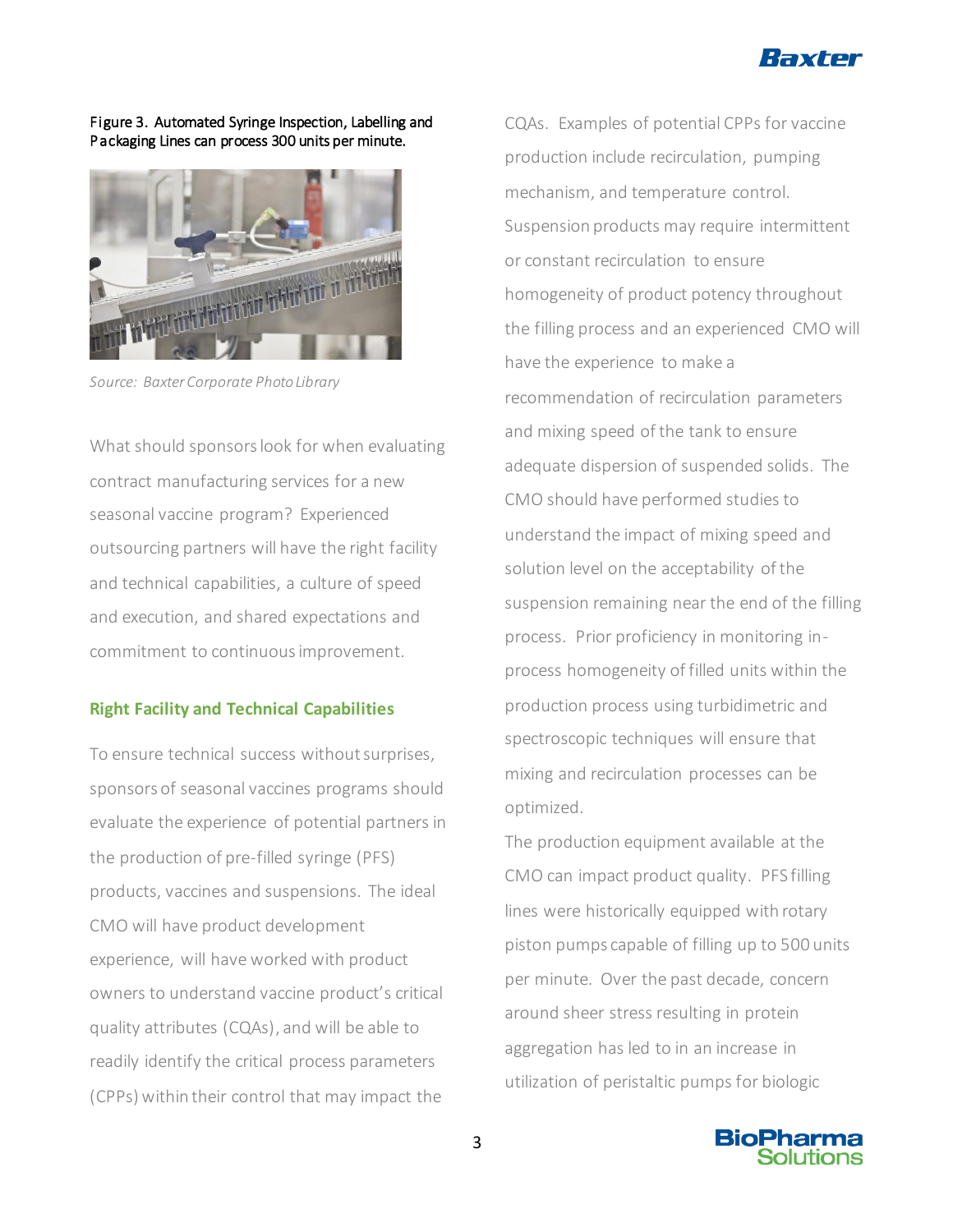

products. Generally, piston pumps offer greater accuracy and speed, but advances in peristaltic pump head design, drive motors, and calibration algorithms have narrowed differences in performance for all but the most viscous formulations.<sup>4</sup> Efficiency and throughput are critical for seasonal vaccine manufacturing and in most cases are suitable for lines equipped with rotary piston pumps, but the availability of alternative fill mechanisms may be beneficial if development studies indicate that shear stress impacts product quality.

#### Figure 4. Syringes in Blister Packages awaiting sealing on the automated packaging line.



*Source: Baxter Corporate Photo Library*

A strong track record in aseptic production is critical to reduce risk of contamination. Some vaccine producers ship pre-formulated vaccine as a sterile bulk suspension, ready to fill without sterilizing filtration. In this case, the CMO should have extensive experience

performing aseptic connections. Alternatively, experience with sterile filtration of formulated vaccine may be required. While disposable product contact equipment may be an option, durable equipment can be used in seasonal vaccine production to reduce cost. The CMO should have a robust cleaning validation program and to drive speed and efficiency, have the scientific knowledge to be able to apply a risk-based approach to cleaning validation. For example, once a residue detection method and cleaning validation process are developed and validated, they may not require revalidation following annual updates of strains in established vaccines. Evaluation of strain and formulation changes, in collaboration with the sponsor, may result in a risk assessment which does not require revalidation of residue detection methods and cleaning processes.

To ensure on time delivery, high-speed automated inspection, packaging and labeling systems are essential. Automated inspection processes must be validated specifically for each product and this can be challenging for semi-transparent fluids and suspension products. For seasonal influenza products revalidation might not be required for

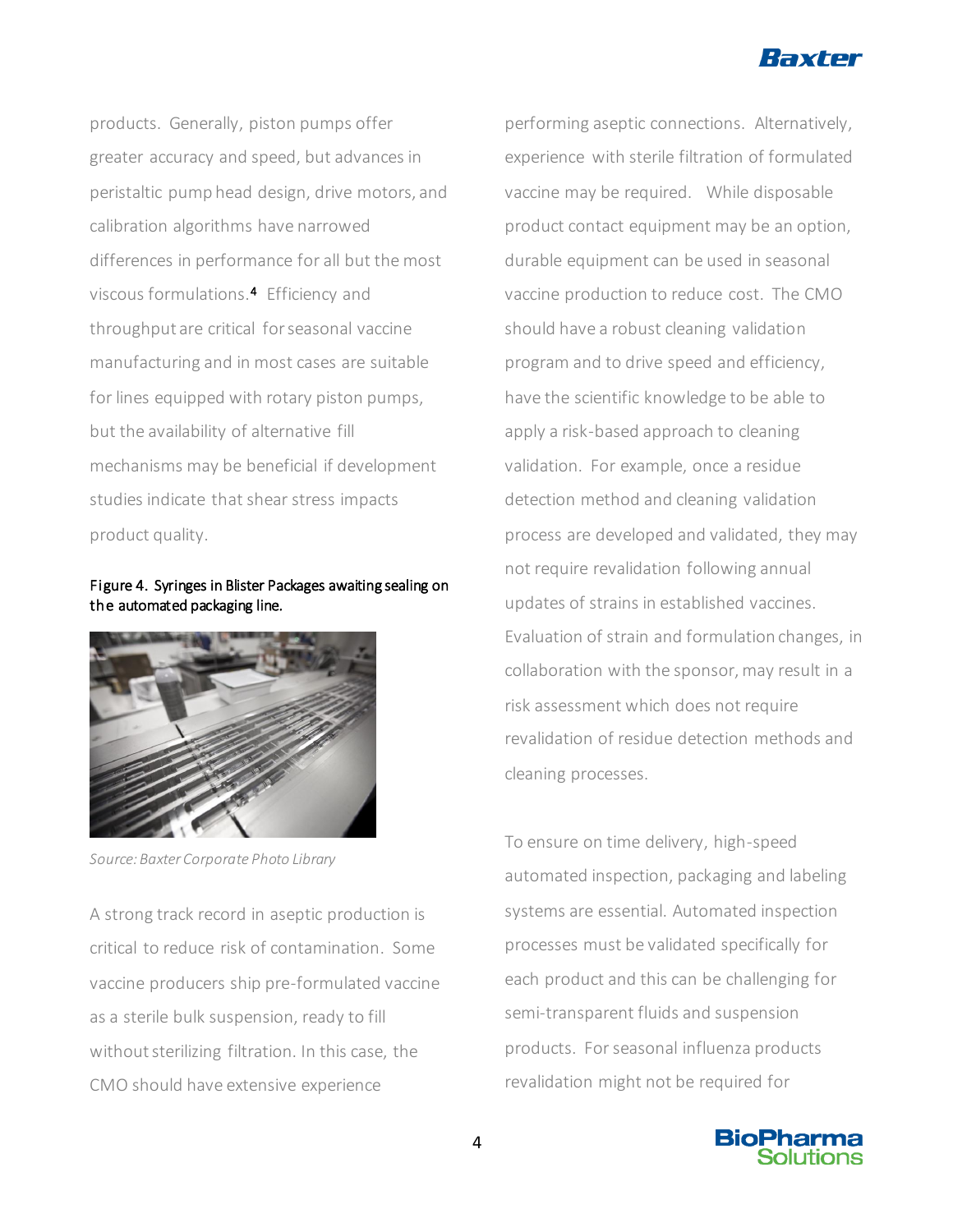

subsequent campaigns if the product change is limited to strain substitution. Vaccine developers should seek a service provider with strong experience in automated inspection of PFS and experience validating automated inspection of difficult to inspect products.

Because of the short production timeline for seasonal products, many major seasonal vaccine manufacturers will utilize their internal capacity as well as multiple CMOs. To meet requirements of the Drug Supply Chain Security Act<sup>5</sup> (passed as part of the Drug Quality and Security Act) the CMOs should now be prepared to meet serialization requirements and have information technology systems supporting serialization that can communicate with the sponsor's system to ensure that the serial numbers applied are unique and traceable across the network of product manufacturing sites utilized.

Lastly, because of the time-critical nature of seasonal vaccine production, sponsors may seek to mitigate risk by selecting a CMO with redundancy in their manufacturing systems. Redundant filling lines, supplied with separate water and HVAC systems, can provide back-up capacity, though sponsors should balance their desire for risk reduction with the cost of

performing process validation on a second line. Implementation of a second redundant packaging line is simpler because of fewer validation requirements and can provide risk mitigation as well as increased throughput.

#### **A Culture of Speed and Execution**

The unique time constraints associated with seasonal products require a culture of speed and focus on execution. Best practices in supply chain logistics are critical for timely start of the campaign and delivery of materials. These include having redundant suppliers for PFS components qualified in their supplier quality system. The CMO should have suppliers prepared to react and deliver quickly. For example, packaging artwork requires FDA approval (21 CFR 601.12(f) which can create delays in the packaging process. Good communication with the packaging material vendor can reduce the time required for delivery of printed labels and packaging material after artwork approval from weeks to several days. Provided the CMO has sufficient appropriate cold storage, the inventory of filled units can be built up as work-in-progress (WIP) materials while awaiting artwork approval. Upon approval, the stored filled units can be quickly inspected, labeled, and packaged using

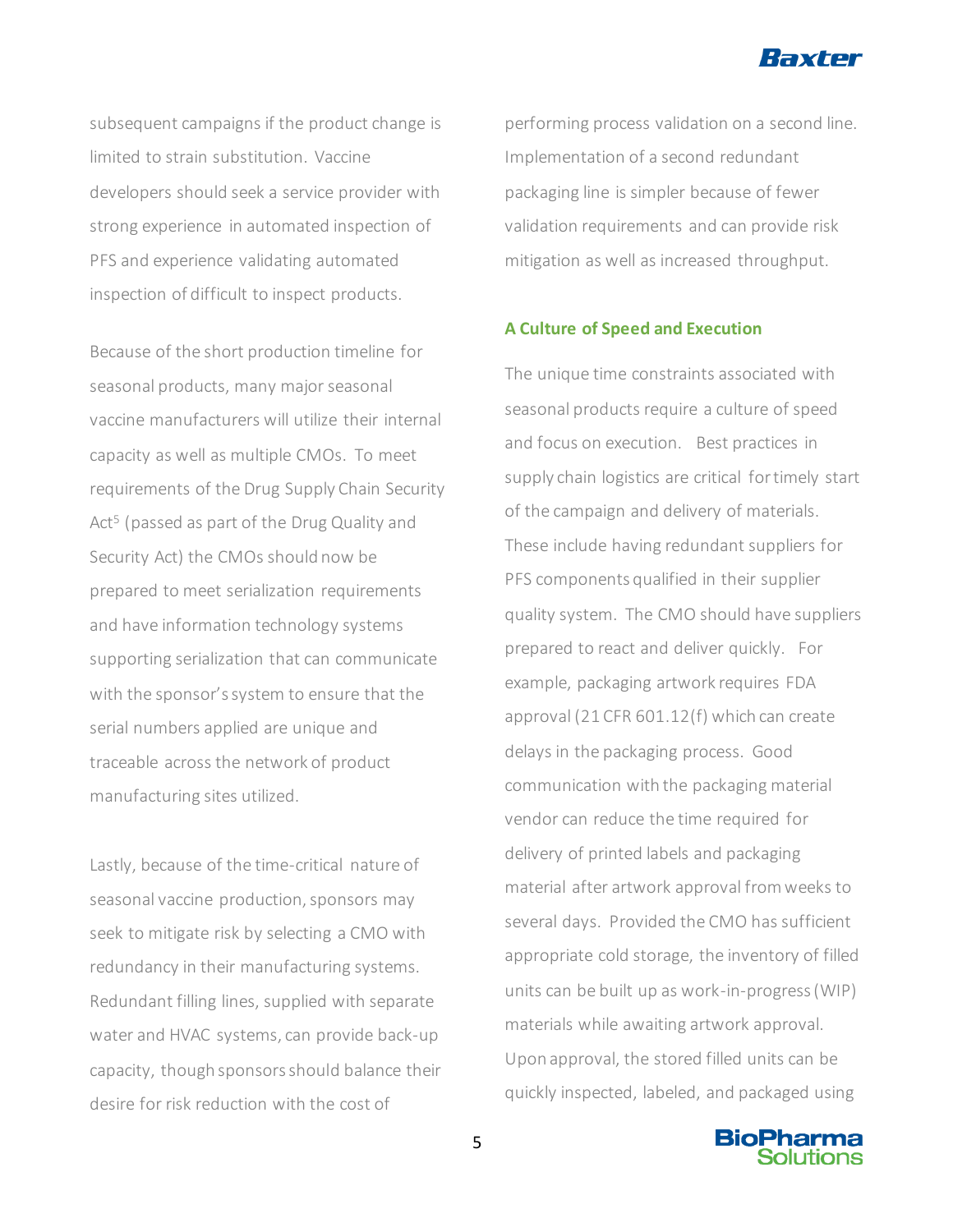

redundant automated lines to expedite delivery.

The quality team must also demonstrate the culture of execution while maintaining focus on compliance and product quality. A dedicated team of consistent reviewers who are familiar with vaccines can expedite review and release of documentation. A collaborative relationship between the quality team and the sponsor will speed closure of investigations and nonconformance reviews (NCR) which would otherwise delay batch release.

The facility should have a plan to staff seasonal campaigns quickly and shift resources as project demand moves from filling to packaging. Ideally, this is accomplished through cross-training so that experienced personnel familiar with the product can move seamlessly between manufacturing tasks to best meet product resource demands.

### **Shared Expectations and Focus on Continuous Improvement**

Successful collaborations require mutually agreed upon expectations which should start in the contracting process. Seasonal products have unique contractual requirements such as the inclusion of provisions for a flexible start window for filling and packaging operations. A

well-managed CMO can offer dynamic scheduling within the flexible start window allowing for manufacturing start within 48 hours of notice by the vaccine sponsor. The sponsor and CMO should proactively prepare for a fast start to the campaign by pro-actively assessing any changes to the vaccine and the impact this may have on any validated processes such as product contact equipment cleaning, updating and validating any API release testing procedures, and conducting product specific training for manufacturing operators and laboratory analysts. Additionally, during the seasonal planning period the CMO supply chain team should be communicating with vendors to ensure supply of components.

On time delivery during the campaign season requires year-round planning. The facility change control process must be monitored, during the campaign, to avoid changes to the lines or facility that could result in a regulatory supplement that requires agency prior approval. Maintenance of filling and packaging lines used for a seasonal campaign product should be performed during the season prior to the campaign to avoid any preventable service interruptions.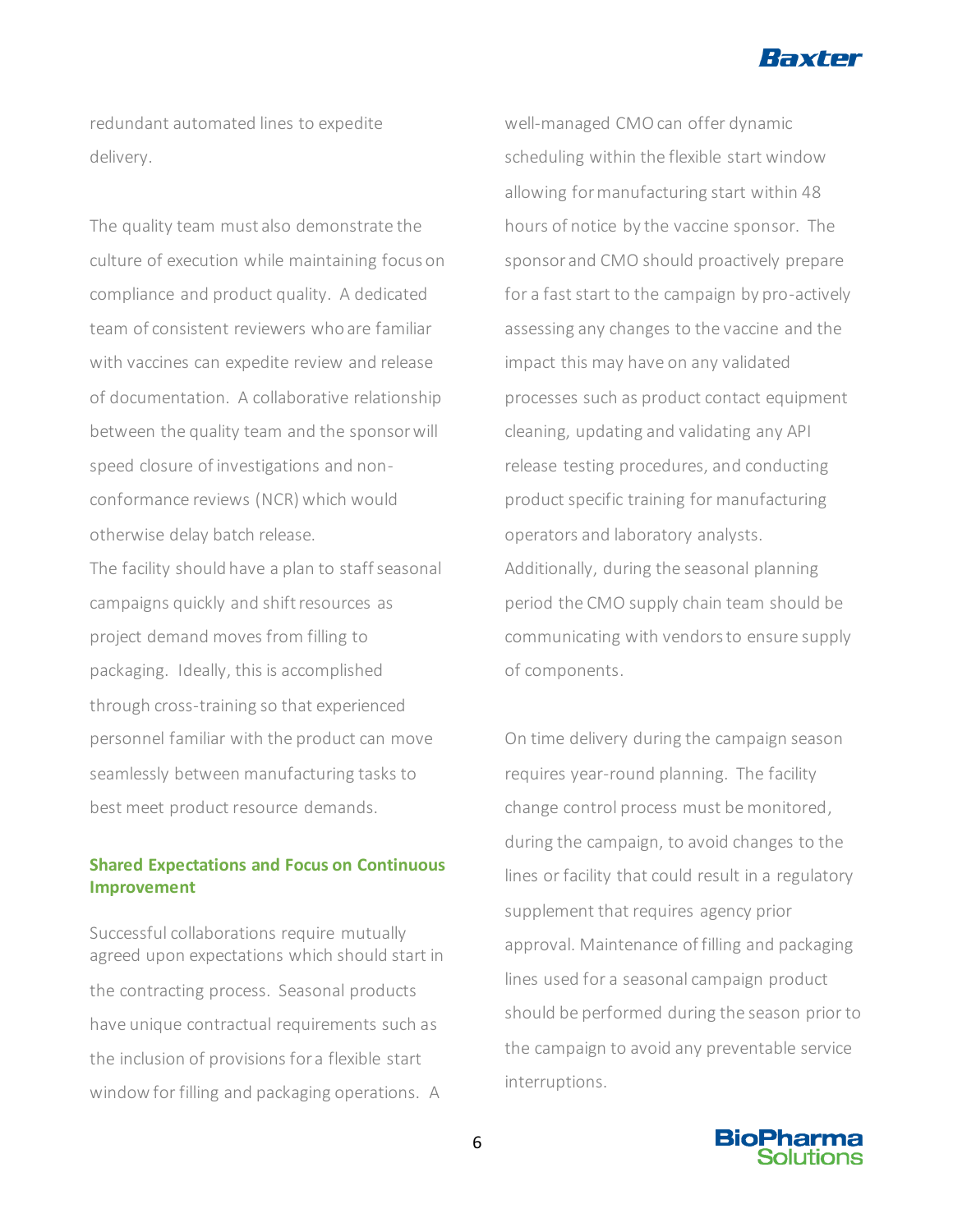

Each campaign should end with a lessons learned review by the sponsor and the CMO of what went well, what didn't go well and areas for improvement. Any areas for improvement can be incorporated during the planning process for the following campaign.

#### **Conclusion**

The time-sensitive nature of high-volume seasonal vaccine products creates challenges in their production. When vaccine developers evaluate external drug product manufacturing partners they should look beyond manufacturing capabilities. While the right facility and technical expertise are important, consistent quality and on-time delivery require a culture of speed and execution, shared expectations, and a focus on continuous improvement.

#### Figure 2: Culture of Execution and Continuous



#### **References**

- 1. FDA's Critical Role in Ensuring Supply of Influenza Vaccine [https://www.fda.gov/ForConsumers/Con](https://www.fda.gov/ForConsumers/ConsumerUpdates/ucm336267.htm) [sumerUpdates/ucm336267.htm](https://www.fda.gov/ForConsumers/ConsumerUpdates/ucm336267.htm), accessed March 29, 2019
- 2. [https://www.medgadget.com/2018/07/s](https://www.medgadget.com/2018/07/seasonal-influenza-vaccine-market-to-reach-more-than-us-4-billion-in-7mm-country-outlook-vaccination-analysis-pipeline-insights-to-2022.html) [easonal-influenza-vaccine-market-to](https://www.medgadget.com/2018/07/seasonal-influenza-vaccine-market-to-reach-more-than-us-4-billion-in-7mm-country-outlook-vaccination-analysis-pipeline-insights-to-2022.html)[reach-more-than-us-4-billion-in-7mm](https://www.medgadget.com/2018/07/seasonal-influenza-vaccine-market-to-reach-more-than-us-4-billion-in-7mm-country-outlook-vaccination-analysis-pipeline-insights-to-2022.html)[country-outlook-vaccination-analysis](https://www.medgadget.com/2018/07/seasonal-influenza-vaccine-market-to-reach-more-than-us-4-billion-in-7mm-country-outlook-vaccination-analysis-pipeline-insights-to-2022.html)[pipeline-insights-to-2022.html,](https://www.medgadget.com/2018/07/seasonal-influenza-vaccine-market-to-reach-more-than-us-4-billion-in-7mm-country-outlook-vaccination-analysis-pipeline-insights-to-2022.html) accessed March 29, 2019.
- 3. [https://www.contractpharma.com/csd/c](https://www.contractpharma.com/csd/contract-services-directory/manufacturing-vaccines/) [ontract-services](https://www.contractpharma.com/csd/contract-services-directory/manufacturing-vaccines/)[directory/manufacturing-vaccines/,](https://www.contractpharma.com/csd/contract-services-directory/manufacturing-vaccines/) accessed March 29, 2019.
- 4. Lambert P, "Dispensing Biopharmaceuticals with Piston and Peristaltic Pumps". Pharmaceutical Technology, [http://www.pharmtech.com/dispensing](http://www.pharmtech.com/dispensing-biopharmaceuticals-piston-and-peristaltic-pumps)[biopharmaceuticals-piston-and](http://www.pharmtech.com/dispensing-biopharmaceuticals-piston-and-peristaltic-pumps)[peristaltic-pumps,](http://www.pharmtech.com/dispensing-biopharmaceuticals-piston-and-peristaltic-pumps) September 2008, accessed March 29, 2019.
- 5. [https://www.fda.gov/Drugs/DrugSafety/](https://www.fda.gov/Drugs/DrugSafety/DrugIntegrityandSupplyChainSecurity/DrugSupplyChainSecurityAct/ucm376829.htm) [DrugIntegrityandSupplyChainSecurity/Dr](https://www.fda.gov/Drugs/DrugSafety/DrugIntegrityandSupplyChainSecurity/DrugSupplyChainSecurityAct/ucm376829.htm) [ugSupplyChainSecurityAct/ucm376829.h](https://www.fda.gov/Drugs/DrugSafety/DrugIntegrityandSupplyChainSecurity/DrugSupplyChainSecurityAct/ucm376829.htm) [tm,](https://www.fda.gov/Drugs/DrugSafety/DrugIntegrityandSupplyChainSecurity/DrugSupplyChainSecurityAct/ucm376829.htm) accessed April 1, 2019.